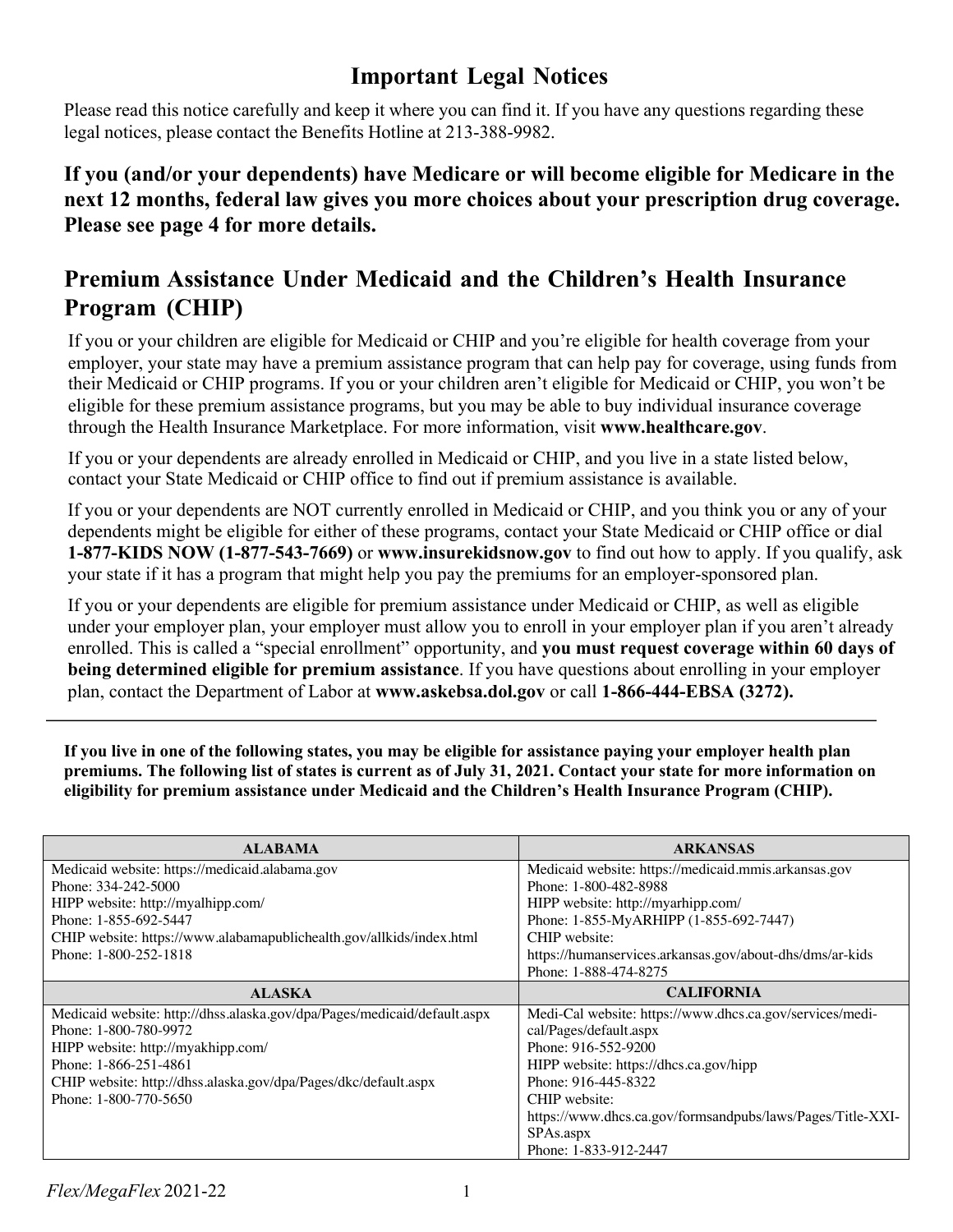| <b>COLORADO</b>                                                                                                                          | <b>MASSACHUSETTS</b>                                                                                                     |  |
|------------------------------------------------------------------------------------------------------------------------------------------|--------------------------------------------------------------------------------------------------------------------------|--|
| Medicaid website: https://www.healthfirstcolorado.com/                                                                                   | Medicaid website: https://www.mass.gov/topics/masshealth                                                                 |  |
| Phone: 1-800-221-3943/ State Relay 711                                                                                                   | Phone: 1-800-841-2900                                                                                                    |  |
| HIPP website: https://www.colorado.gov/pacific/hcpf/health-insurance-buy-<br>program                                                     | HIPP website: https://www.mass.gov/info-details/<br>masshealth-premium-assistance-pa                                     |  |
| Phone: 1-855-692-6442                                                                                                                    | Phone: 1-800-862-4840                                                                                                    |  |
| CHIP website: https://www.colorado.gov/pacific/hcpf/child-health-plan-plus                                                               |                                                                                                                          |  |
| Phone: 1-800-359-1991/ State Relay 711                                                                                                   |                                                                                                                          |  |
| <b>FLORIDA</b>                                                                                                                           | <b>MINNESOTA</b>                                                                                                         |  |
| Medicaid website: https://www.flmedicaidmanagedcare.com/<br>Phone: 1-877-711-3662                                                        | Medicaid website: https://mn.gov/dhs/health-care-coverage/<br>HIPP website: https://mn.gov/dhs/people-we-serve/children- |  |
| HIPP website: https://www.flmedicaidtplrecovery.com/                                                                                     | and-families/health-care/health-care-programs/programs-and-                                                              |  |
| flmedicaidtplrecovery.com/hipp/index.html                                                                                                | services/other-insurance.jsp                                                                                             |  |
| Phone: 1-877-357-3268                                                                                                                    | Medicaid and HIPP phone: 1-800-657-3739                                                                                  |  |
| <b>GEORGIA</b>                                                                                                                           | <b>MISSOURI</b>                                                                                                          |  |
| Medicaid website: https://medicaid.georgia.gov/<br>Phone: 404-651-9982                                                                   | Medicaid website: https://mydss.mo.gov/healthcare<br>Phone: 573-751-3425                                                 |  |
| HIPP website: https://medicaid.georgia.gov/health-insurance-premium-                                                                     | HIPP website:                                                                                                            |  |
| payment-program-hipp                                                                                                                     | http://www.dss.mo.gov/mhd/participants/pages/hipp.htm                                                                    |  |
| Phone: 678-564-1162                                                                                                                      | Phone: 573-751-2005                                                                                                      |  |
| CHIP website: https://dch.georgia.gov/peachcare-kids<br>Phone: 1-877-427-3224                                                            |                                                                                                                          |  |
| <b>INDIANA</b>                                                                                                                           | <b>MONTANA</b>                                                                                                           |  |
| Medicaid website: https://www.in.gov/medicaid/                                                                                           | Medicaid website: http://dphhs.mt.gov/MontanaHealthcare                                                                  |  |
| Phone: 1-800-457-4584<br>CHIP: https://www.in.gov/medicaid/members/174.htm                                                               | Programs/memberservices<br>CHIP website: http://dphhs.mt.gov/HMK                                                         |  |
| Phone: 1-800-889-9949                                                                                                                    | Medicaid and CHIP phone: 1-800-362-8312                                                                                  |  |
| <b>IOWA</b>                                                                                                                              | <b>NEBRASKA</b>                                                                                                          |  |
| Medicaid website: https://dhs.iowa.gov/ime/members                                                                                       | Medicaid website: http://www.ACCESSNebraska.ne.gov                                                                       |  |
| Phone: 1-800-338-8366                                                                                                                    | Phone: 1-855-632-7633                                                                                                    |  |
| CHIP (Hawki) website: http://dhs.iowa.gov/Hawki<br>Phone: 1-800-257-8563                                                                 | HIPP website: https://dhhs.ne.gov/Pages/Health-Insurance-<br>Premium-Payment.aspx                                        |  |
| HIPP website: https://dhs.iowa.gov/ime/members/medicaid-a-to-z/hipp                                                                      | Phone: 531-530-7174                                                                                                      |  |
| Phone: 1-888-346-9562                                                                                                                    |                                                                                                                          |  |
| <b>KANSAS</b>                                                                                                                            | <b>NEVADA</b>                                                                                                            |  |
| Medicaid website: https://www.kancare.ks.gov<br>Phone: 1-800-792-4884                                                                    | Medicaid website: http://dhcfp.nv.gov<br>HIPP website: http://dhcfp.nv.gov/pgms/CPT/HIPP/                                |  |
|                                                                                                                                          | Medicaid and HIPP phone: 1-800-992-0900                                                                                  |  |
| <b>KENTUCKY</b>                                                                                                                          | <b>NEW HAMPSHIRE</b>                                                                                                     |  |
| Medicaid website: https://chfs.ky.gov/agencies/dms/Pages/default.aspx                                                                    | Medicaid website:                                                                                                        |  |
| Phone: 1-800-633-4227                                                                                                                    | https://www.dhhs.nh.gov/ombp/medicaid/index.htm                                                                          |  |
| HIPP website: https://chfs.ky.gov/agencies/dms/member/Pages/kihipp.aspx<br>Phone: 1-855-459-6328                                         | Phone: 1-800-852-3345, ext. 4344<br>HIPP website: https://www.dhhs.nh.gov/oii/hipp.htm                                   |  |
| CHIP website: https://kidshealth.ky.gov/Pages/index.aspx                                                                                 | Phone: 1-800-852-3345, ext. 5218                                                                                         |  |
| Phone: 1-877-524-4718                                                                                                                    |                                                                                                                          |  |
| <b>LOUISIANA</b>                                                                                                                         | <b>NEW JERSEY</b>                                                                                                        |  |
| Medicaid website: www.medicaid.la.gov                                                                                                    | Medicaid website:                                                                                                        |  |
| Phone: 1-888-342-6207<br>HIPP website: www.ldh.la.gov/lahipp                                                                             | http://www.state.nj.us/humanservices/dmahs/clients/medicaid/<br>Phone: 1-800-356-1561                                    |  |
| Phone: 1-855-618-5488                                                                                                                    | CHIP website: http://www.njfamilycare.org/index.html                                                                     |  |
|                                                                                                                                          | Phone: 1-800-701-0710                                                                                                    |  |
| <b>MAINE</b>                                                                                                                             | <b>NEW YORK</b>                                                                                                          |  |
| Medicaid website:                                                                                                                        | Medicaid website:                                                                                                        |  |
| https://www.maine.gov/dhhs/programs-services/health-insurance<br>CHIP website: https://www.maine.gov/dhhs/oms/mainecare-options/children | https://www.health.ny.gov/health_care/medicaid/<br>CHIP website:                                                         |  |
| Medicaid and CHIP phone: 1-855-797-4357 TTY: Maine relay 711                                                                             | https://www.health.ny.gov/health_care/child_health_plus/                                                                 |  |
| HIPP website: https://www.maine.gov/dhhs/oms/mainecare-options/limited-                                                                  | Medicaid and CHIP phone: 1-800-541-2831                                                                                  |  |
| benefits                                                                                                                                 |                                                                                                                          |  |
| Phone: 1-800-977-6740 TTY: Maine relay 711                                                                                               |                                                                                                                          |  |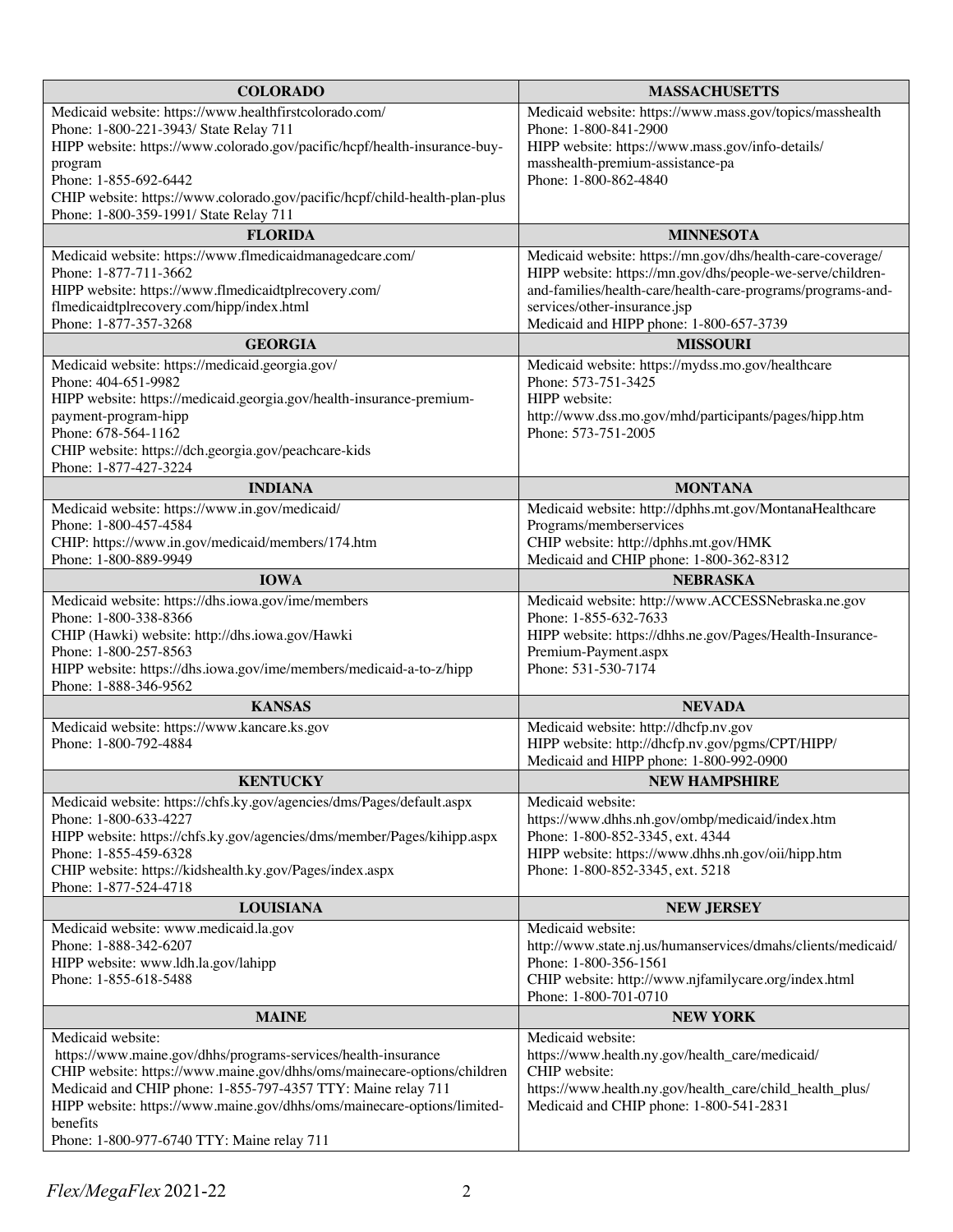| <b>NORTH CAROLINA</b>                                                                      | <b>TEXAS</b>                                                                                                   |  |
|--------------------------------------------------------------------------------------------|----------------------------------------------------------------------------------------------------------------|--|
| Medicaid website: https://medicaid.ncdhhs.gov/                                             | Medicaid and CHIP website:                                                                                     |  |
| Phone: 919-855-4100                                                                        | https://hhs.texas.gov/services/health/medicaid-chip                                                            |  |
| HIPP website: https://medicaid.ncdhhs.gov/beneficiaries/get-started/find-                  | Phone: 1-800-252-8263                                                                                          |  |
| programs-and-services/health-insurance-premium-payment-program                             | HIPP website: http://gethipptexas.com/                                                                         |  |
| Phone: 1-855-696-2447                                                                      | Phone: 1-800-440-0493                                                                                          |  |
| NORTH DAKOTA                                                                               | <b>UTAH</b>                                                                                                    |  |
| Medicaid website: http://www.nd.gov/dhs/services/medicalserv/medicaid/                     | Medicaid website: https://medicaid.utah.gov/                                                                   |  |
| CHIP website: https://www.nd.gov/dhs/services/medicalserv/chip/                            | Phone: 1-800-662-9651                                                                                          |  |
| Medicaid and CHIP phone: 1-844-854-4825                                                    | CHIP website: https://health.utah.gov/chip                                                                     |  |
| <b>OKLAHOMA</b>                                                                            | Phone: 1-877-543-7669<br><b>VERMONT</b>                                                                        |  |
| Medicaid website: http://www.insureoklahoma.org                                            | Medicaid website: https://www.greenmountaincare.org/                                                           |  |
| Phone: 1-888-365-3742                                                                      | Phone: 1-800-250-8427                                                                                          |  |
| <b>OREGON</b>                                                                              | <b>VIRGINIA</b>                                                                                                |  |
| Medicaid website: https://healthcare.oregon.gov/Pages/index.aspx                           | Medicaid website: https://www.dmas.virginia.gov/                                                               |  |
| Phone: 1-800-699-9075                                                                      | Phone: 1-855-242-8282                                                                                          |  |
| HIPP website: https://www.oregon.gov/dhs/BUSINESS-                                         | HIPP website: https://www.coverva.org/en/hipp/                                                                 |  |
| SERVICES/OPAR/Pages/tpl-hipp.aspx                                                          | CHIP website: https://www.coverva.org/en/famis-select                                                          |  |
| Phone: 1-855-999-6273<br><b>PENNSYLVANIA</b>                                               | HIPP and CHIP phone: 1-800-432-5924                                                                            |  |
|                                                                                            | <b>WASHINGTON</b>                                                                                              |  |
| Medicaid website: https://www.dhs.pa.gov/Services/Assistance/Pages/                        | Medicaid website: https://www.hca.wa.gov/health-care-                                                          |  |
| Medical-Assistance.aspx<br>Phone: 1-866-550-4355                                           | services-supports/apple-health-medicaid-coverage<br>HIPP website: https://www.hca.wa.gov/health-care-services- |  |
| HIPP website: https://www.dhs.pa.gov/providers/Providers/Pages/                            | supports/program-administration/premium-payment-program                                                        |  |
| Medical/HIPP-Program.aspx                                                                  | Medicaid and HIPP phone: 1-800-562-3022                                                                        |  |
| Phone: 1-800-692-7462                                                                      |                                                                                                                |  |
| CHIP website: https://www.dhs.pa.gov/providers/Providers/Pages/                            |                                                                                                                |  |
| PROMISE-Chip-Enrollment.aspx                                                               |                                                                                                                |  |
| Phone: 1-800-986-5437                                                                      |                                                                                                                |  |
| <b>RHODE ISLAND</b>                                                                        | <b>WEST VIRGINIA</b>                                                                                           |  |
| Medicaid website: http://www.eohhs.ri.gov/                                                 | Medicaid website: https://dhhr.wv.gov/bms/Pages/default.aspx                                                   |  |
| Phone: 1-855-697-4347                                                                      | HIPP website: https://mywvhipp.com                                                                             |  |
| HIPP website:                                                                              | Phone: 1-855-MyWVHIPP (1-855-699-8447)                                                                         |  |
| https://eohhs.ri.gov/Consumer/FamilieswithChildren/RIteShare.aspx<br>Phone: 401-462-0311   | CHIP website: https://chip.wv.gov/Pages/default.aspx<br>Phone: 1-877-WVA-CHIP (1-877-982-2447)                 |  |
| <b>SOUTH CAROLINA</b>                                                                      | <b>WISCONSIN</b>                                                                                               |  |
| Medicaid website: https://www.scdhhs.gov                                                   | Medicaid website:                                                                                              |  |
| Phone: 1-888-549-0820                                                                      | https://www.dhs.wisconsin.gov/medicaid/index.htm                                                               |  |
| HIPP website: https://www.scdhhs.gov/service/health-insurance-premium-                     | HIPP website:                                                                                                  |  |
| payment-hipp-program                                                                       | https://www.dhs.wisconsin.gov/badgercareplus/p-10095.htm                                                       |  |
| Phone: 1-888-289-0709                                                                      | Phone: 1-800-362-3002                                                                                          |  |
| <b>SOUTH DAKOTA</b>                                                                        | <b>WYOMING</b>                                                                                                 |  |
| Medicaid website: https://dss.sd.gov/medicaid/                                             | Medical website:                                                                                               |  |
| Phone: 605-773-4678                                                                        | https://health.wyo.gov/healthcarefin/medicaid/                                                                 |  |
| CHIP website:                                                                              | Phone: 1-800-251-1269                                                                                          |  |
| https://dss.sd.gov/medicaid/generalinfo/medicalprograms.aspx#chip<br>Phone: 1-800-305-3064 | CHIP website: https://health.wyo.gov/healthcarefin/chip/<br>Phone: 1-855-294-2127                              |  |

To see if any other states have added a premium assistance program since July 31, 2021, or for more information on special enrollment rights, contact either:

| U.S. Department of Labor                         | U.S. Department of Health and Human Services |
|--------------------------------------------------|----------------------------------------------|
| <b>Employee Benefits Security Administration</b> | Centers for Medicare & Medicaid Services     |
| www.dol.gov/agencies/ebsa                        | www.cms.hhs.gov                              |
| 1-866-444-EBSA (3272)                            | 1-877-267-2323, Menu Option 6, Ext. 61565    |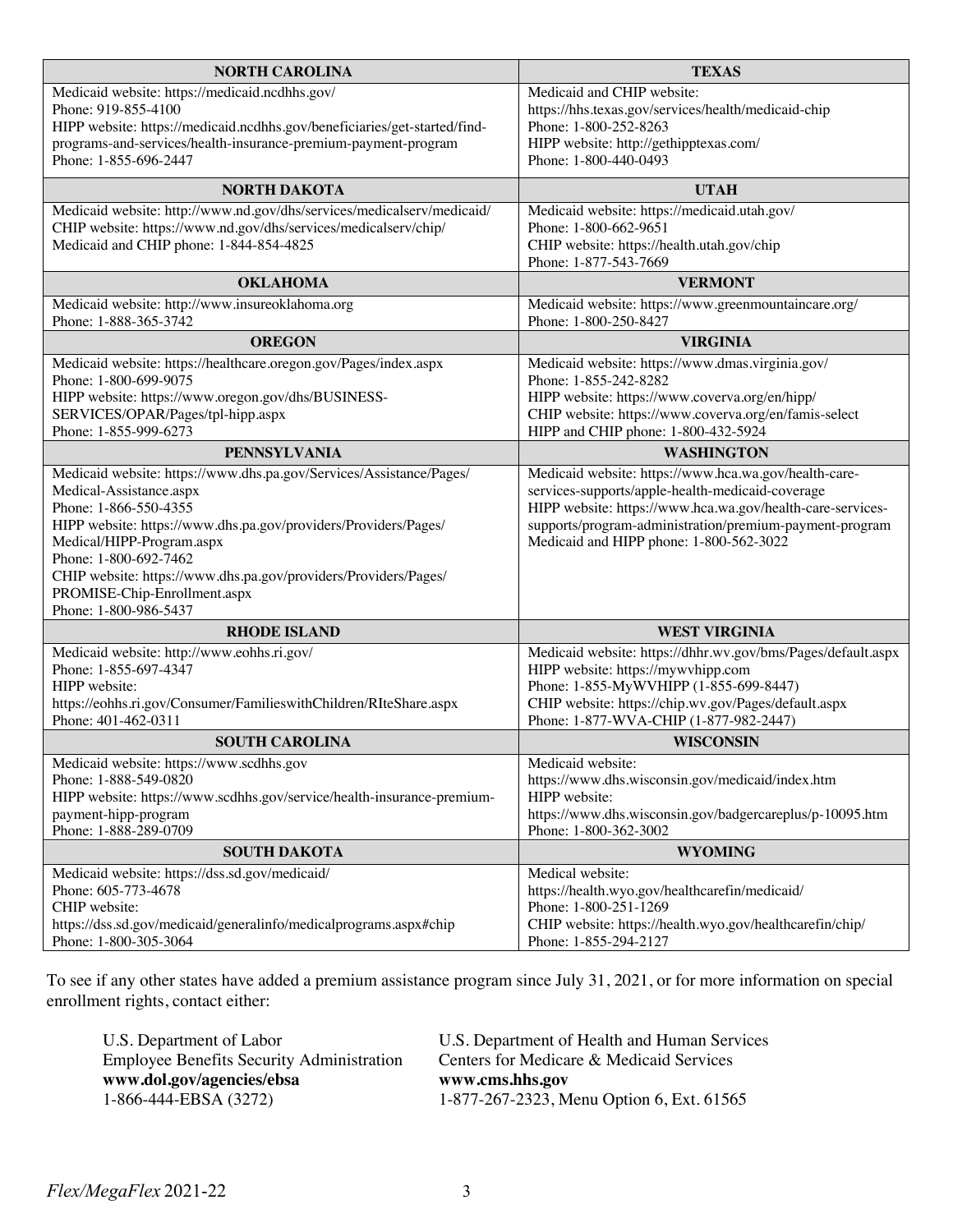# **Medicare Part D Important Notice About Your Prescription Drug Coverage and Medicare**

Please read this notice carefully and keep it where you can find it. This notice provides information about your current prescription drug coverage under the County of Los Angeles (County) *Flex* Plan or *MegaFlex* Plan, the prescription drug coverage that will be provided under *Flex* and *MegaFlex* as of January 1, 2022, and prescription drug coverage available for individuals with Medicare. It also explains the options you have under Medicare prescription drug coverage and can help you decide whether you want to enroll in this coverage. If you are considering enrolling in a Medicare prescription drug plan, you should compare your current coverage, including which drugs are offered and associated costs for those drugs, with the coverage and costs of the plans offering Medicare prescription drug coverage in your area. At the end of this notice is information about where you can get help to make decisions about your prescription drug coverage.

There are two important facts you need to know about your current coverage and Medicare's prescription drug coverage:

- 1. Medicare prescription drug coverage became available in 2006 to everyone with Medicare. You can get this coverage if you join a Medicare Prescription Drug Plan or join a Medicare Advantage Plan (such as an HMO or PPO) that offers prescription drug coverage. All Medicare prescription drug plans provide at least a standard level of coverage set by Medicare. Some plans may also offer more coverage for a higher monthly premium.
- 2. The County has determined that the prescription drug coverage currently offered under the Kaiser Permanente HMO (Kaiser); Anthem Blue Cross HMO, Anthem Blue Cross Plus POS, Anthem Blue Cross Prudent Buyer PPO, and Anthem Blue Cross Catastrophic plans; and the coverage that will be offered under these plans as of January 1, 2022, is on average for all plan participants who participate in any of these health plans expected to pay out as much as the standard Medicare prescription drug coverage will pay, and that such coverage is therefore considered Creditable Coverage. Because all of the health plans available under *Flex* and *MegaFlex* provide Creditable Coverage, you may elect any of these coverage options for the 2022 Plan Year and not pay a higher premium (a penalty) if you decide to enroll in a Medicare prescription drug plan on a later date, provided that you do not experience a 63-day break in coverage (as discussed in more detail below).

## **When Are You Eligible to Enroll in a Medicare Prescription Drug Plan?**

You may enroll in a Medicare prescription drug plan when you first become eligible for Medicare and thereafter during each calendar year from October 15th through December 7th.

If you lose your Creditable Coverage under *Flex* and *MegaFlex* through no fault of your own, you will also be eligible for a two-month Special Enrollment Period to enroll in a Medicare prescription drug plan.

## **What Happens to Your Current Creditable Coverage if You Decide to Enroll in a Medicare Prescription Drug Plan?**

If you participate in Kaiser or any of the Anthem Blue Cross plans, you may: (1) keep your existing coverage without enrolling in a Part D plan; (2) keep your existing coverage and enroll in a Part D plan as a supplement to that coverage; or (3) drop your existing coverage and enroll in a Part D plan. If you elect Medicare Part D coverage as a supplement to your existing coverage, your current coverage will not be affected. Alternatively, if you elect Medicare Part D coverage through Kaiser and also assign Medicare Parts A and B to Kaiser, you will be placed in the Kaiser Sr. Advantage Plan, which will coordinate with Medicare.

If you decide to join a Medicare prescription drug plan and drop your current coverage, you and your dependents would be able to re-enroll in the future during a *Flex* or *MegaFlex* open enrollment period.

Please contact the County of Los Angeles Plan Administrator for more information about what happens to your coverage if you enroll in a Medicare prescription drug plan.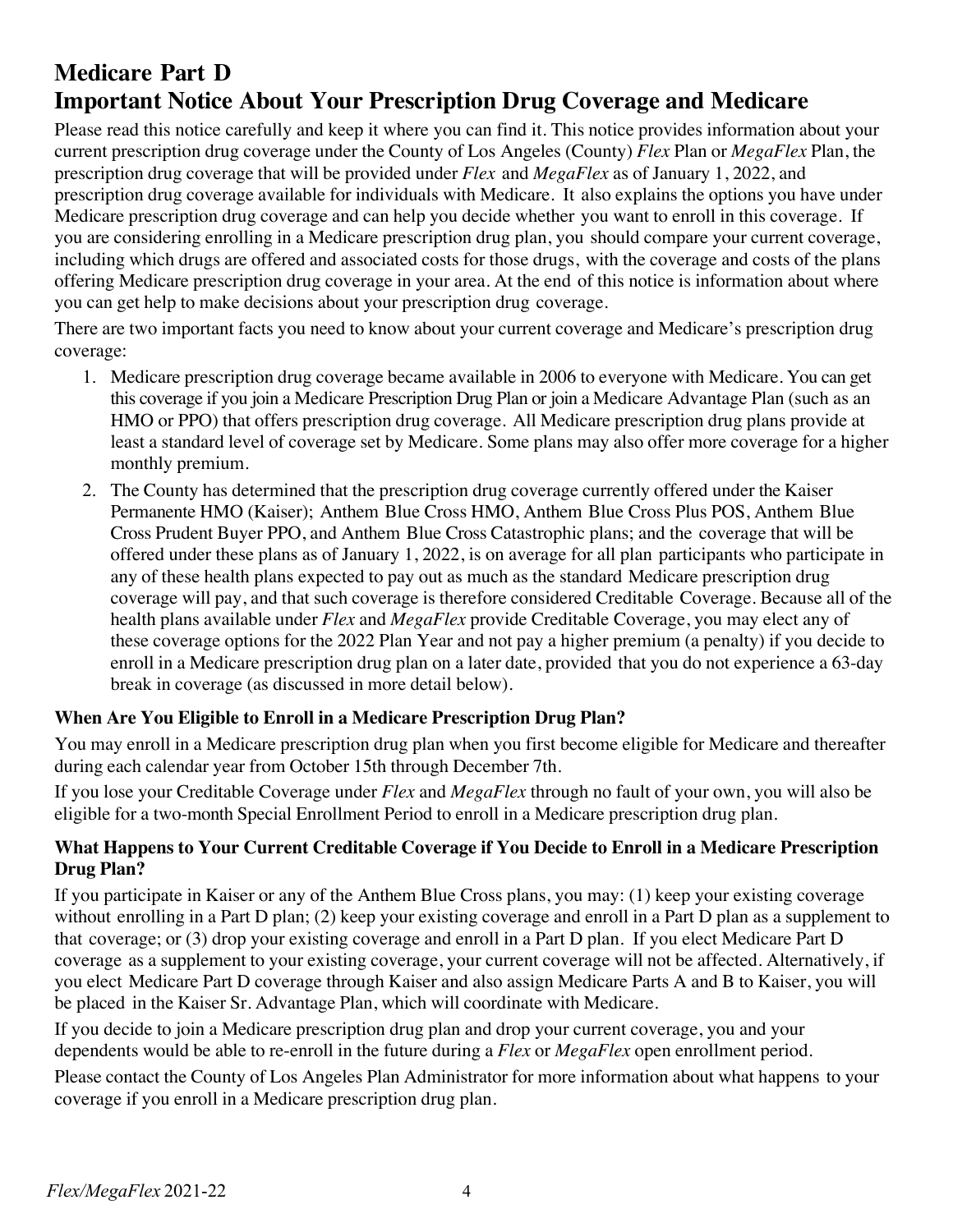### **When Will You Pay a Higher Premium (a Penalty) to Join a Medicare Prescription Drug Plan?**

It is important to note that if you drop or lose your coverage with the County and, although you are eligible to do so, you do not enroll in a Medicare prescription drug plan within 63 continuous days after your current coverage ends, you may pay a higher premium (a penalty) to enroll in a Medicare prescription drug plan on a later date.

If you go 63 continuous days or longer without Creditable Coverage, when you enroll in Medicare prescription drug coverage, your monthly premium may go up by at least 1% of the Medicare base beneficiary premium per month for every month that you did not have such coverage. For example, if you go 19 months without Creditable Coverage, your premium under Medicare may consistently be at least 19% higher than the Medicare base beneficiary premium. You may have to pay this higher premium (a penalty) for as long as you have Medicare prescription drug coverage. Additionally, you may have to wait until the beginning of the next enrollment period for Medicare prescription drug plans (i.e., October 15th) to enroll in the Medicare coverage.

### **For More Information About This Notice or Your Current Prescription Drug Coverage…**

Please contact the County of Los Angeles Plan Administrator at the address listed below or the Benefits Hotline at the phone number listed below for further information.

**NOTE:** You will receive this notice at other times in the future indicating that you may enroll in Medicare prescription drug coverage. For example, you will receive this notice prior to the next annual enrollment period during which you may enroll in Medicare coverage, and you will also receive a notice if your current prescription drug coverage with the County changes. You may request a copy of this notice by contacting the County of Los Angeles Plan Administrator at the address or phone number listed below.

### **For More Information About Your Options Under Medicare Prescription Drug Coverage…**

More detailed information about Medicare plans that offer prescription drug coverage can be found in the "Medicare & You" handbook. If you are eligible for Medicare, you will get a copy of the handbook in the mail every year from Medicare. You may also be contacted directly by Medicare prescription drug plans. For more information about Medicare prescription drug plans:

- Visit**www.medicare.gov**,
- Call your State Health Insurance Assistance Program (see the inside back cover of your copy of the "Medicare & You" handbook for their telephone number) for personalized help, or
- Call 1-800-MEDICARE (1-800-633-4227). TTY users should call 1-877-486-2048.

For people with limited income and resources, extra help paying for Medicare prescription drug coverage is available. Information about this extra help is available from the Social Security Administration (SSA) online at **www.ssa.gov**, or you may call them at 1-800-772-1213 (TTY 1-800-325-0778).

### Remember to keep this notice. If you enroll in a Medicare drug plan, you may be required to provide a copy of this notice when you join to show that you maintained Creditable Coverage and that you are not **required to pay a higher premium amount for coverage (a penalty).**

Date: **September 15, 2021** Entity providing this Notice: **County of Los Angeles** Contact: **Plan Administrator** Address: **510 S. Vermont Avenue, 12th Floor, Los Angeles, CA 90020** Benefits Hotline: **213-388-9982**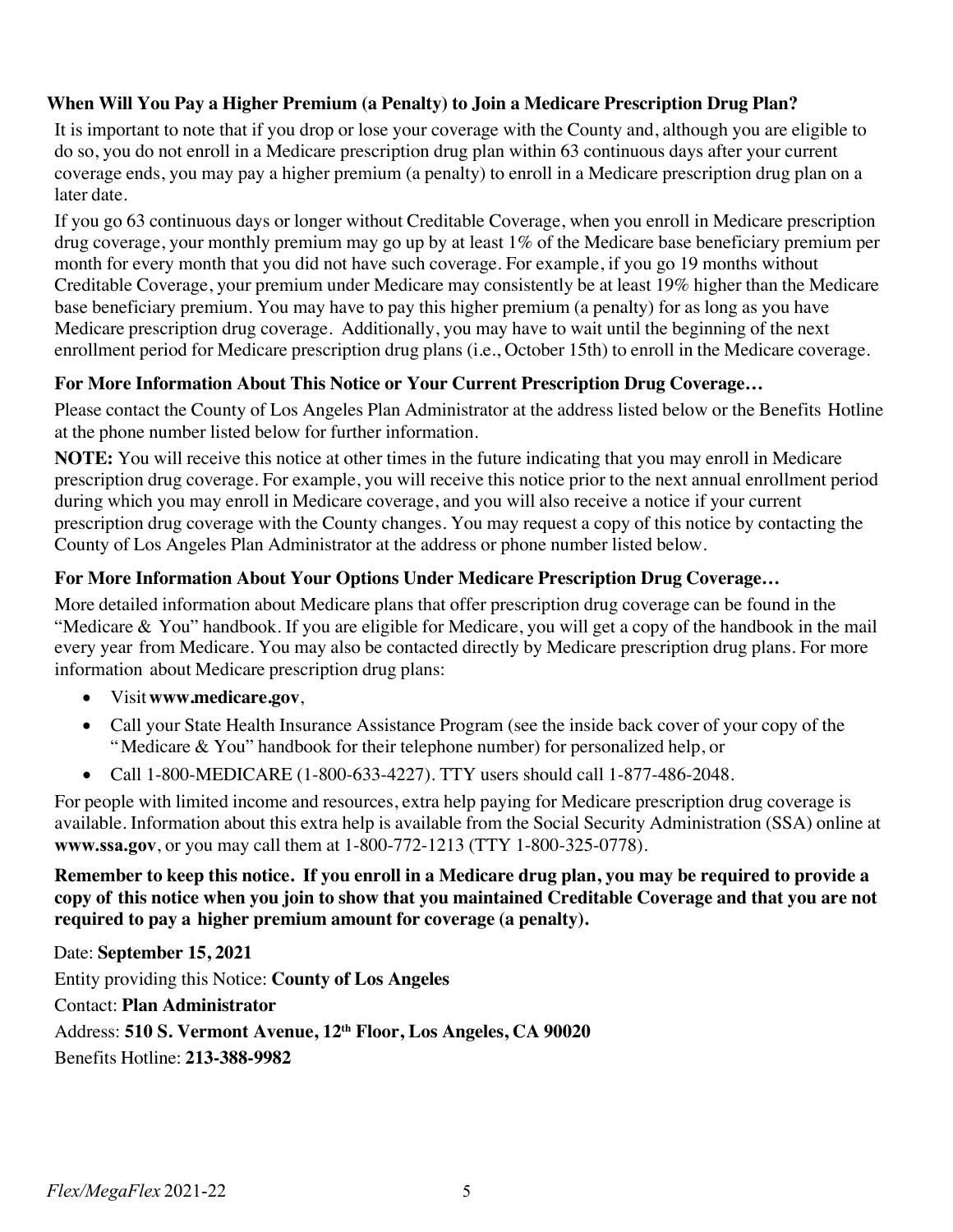## **General Information**

The Patient Protection and Affordable Care Act ("Healthcare Reform") requires the County to distribute this informational notice. When key parts of Healthcare Reform took effect in 2014, the Health Insurance Marketplace was established where individuals could purchase health coverage. Government subsidies are available for certain individuals who purchase coverage through the Marketplace. However, you will not be eligible for such a subsidy if you are enrolled in County-offered health coverage. In addition, even if you are not enrolled in County-offered coverage, you will not be eligible for a subsidy if you are offered County-coverage that is both "minimum value" and "affordable." As explained below, County coverage, if available to you, meets the minimum value standard and is intended to be affordable based on your wages. To assist you as you evaluate options for you and your family, this notice provides some basic information about the Marketplace and employment-based health coverage offered by the County of Los Angeles.

#### **What is the Health Insurance Marketplace?**

The Marketplace is designed to help you find health insurance that meets your needs and fits your budget. The Marketplace offers "one-stop shopping" to find and compare private health insurance options. You may also be eligible for a tax credit that lowers your monthly premium in the Marketplace right away. Open enrollment for health insurance coverage through the Marketplace begins November 1, 2021, and ends December 15, 2021, for coverage starting January 1, 2022. This Marketplace open enrollment is separate from, and unrelated to, the open enrollment process for County-sponsored plans.

#### **Can I Save Money on my Health Insurance Premiums in the Marketplace?**

You may qualify to save money and lower your monthly premium, but **only** if your employer does not offer you coverage or offers coverage that doesn't meet certain standards as described below. The savings on your premium that you're eligible for depends on your household income.

#### **Does Employer Health Coverage Affect Eligibility for Premium Savings Through the Marketplace?**

Yes. If you have an offer of health coverage from your employer that meets certain standards, you will **not** be eligible for a tax credit through the Marketplace and may wish to enroll in your employer's health plan. However, you may be eligible for a tax credit that lowers your monthly premium or a reduction in certain cost-sharing if your employer does not offer coverage to you at all or does not offer coverage that meets certain standards. If the cost of a plan from your employer that would cover you (and not any other members of your family) is not "affordable" — that is, it costs you more than  $9.5\%$ of your household income for the year — or if the coverage your employer provides does not meet the "minimum value" standard set by the Affordable Care Act, you may be eligible for a tax credit. <sup>1</sup> All County-sponsored health plans meet the "minimum value" standard and the cost to you of at least one of those plans is intended to be affordable — that is, it is intended to cost you no more than 9.5% of your income, based on your wages.

Note: If you purchase a health plan through the Marketplace instead of accepting health coverage offered by the County, then you may lose some or all of the County contribution (if any) to the County-offered coverage. Also, this County contribution — as well as your employee contribution to County-offered coverage is excluded from income for Federal and State income tax purposes in most cases.<sup>2</sup> Your payments for coverage through the Marketplace are made on an after-tax basis.

#### **How Can I Get More Information?**

For more information about the coverage offered by your employer, please check your Summary Plan Description or contact County of Los Angeles Benefits Hotline at 213-388-9982.

The Marketplace can help you evaluate your coverage options, including your eligibility for coverage through the Marketplace and its cost. Please visit **HealthCare.gov** and **CoveredCA.com** for more information, including an online application for health insurance coverage and contact information for a Health Insurance Marketplace in your area.

<sup>1</sup> An employer-sponsored health plan meets the "minimum value" standard if the plan's share of the total allowed benefit costs covered by the plan is no less than 60 percent of such costs. (Section  $36B(c)(2)(\dot{C})(i)$  of the Internal Revenue Code of 1986).

 $2$  One exception is contributions to pay for coverage for domestic partners and their children, which are subject to Federal income tax and may be subject to State income tax.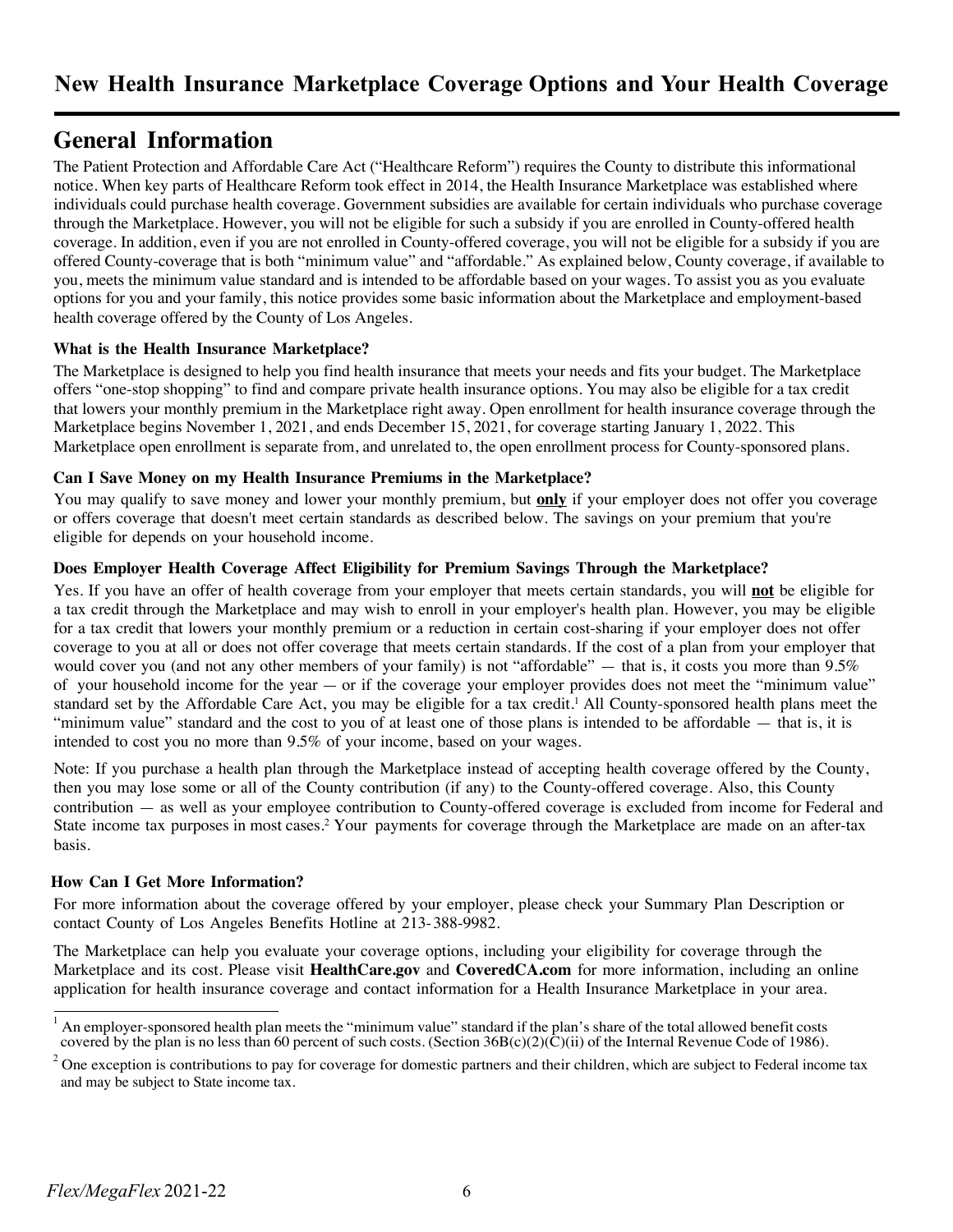# **Information About Health Coverage Offered by Your Employer**

This section contains information about any health coverage offered by your employer. If you decide to complete an application for coverage in the Marketplace, you will be asked to provide this information.

| <b>Employer Name</b>                                                                                                         | <b>Employer Identification Number (EIN)</b>      |                 |  |  |
|------------------------------------------------------------------------------------------------------------------------------|--------------------------------------------------|-----------------|--|--|
| County of Los Angeles                                                                                                        | 95-6000927W                                      |                 |  |  |
| <b>Employer Address</b>                                                                                                      | <b>Employer Phone Number</b>                     |                 |  |  |
| 510 S. Vermont Avenue, 12th Floor                                                                                            | 213-388-9982                                     |                 |  |  |
| <b>City</b>                                                                                                                  | <b>State</b>                                     | <b>Zip Code</b> |  |  |
| Los Angeles                                                                                                                  | <b>CA</b>                                        | 90020           |  |  |
| Who can we contact about employee health coverage at this job?<br>Department of Human Resources - Employee Benefits Division |                                                  |                 |  |  |
| <b>Phone number (if different from above)</b>                                                                                | <b>Email address</b><br>ebenefit@hr.lacounty.gov |                 |  |  |

**Here is some basic information about health coverage offered by this employer:**

 $\Box$  As your employer, we offer a health plan to:

¨**Allemployees.**

## S **Some employees. Eligible employees are:**

All full-time permanent, temporary, and qualifying part-time employees.

## ¨ **With respect to dependents:**

## S**Wedooffer coverage.Eligibledependentsare:**

Spouse, children, domestic partner, and domestic partner's children.

### ¨ **We do not offer coverage.**

### $\boxtimes$  If checked, this coverage meets the **"minimum** value" standard, and the cost of this coverage to you **is intended to be affordable, based on employee wages.**

Even if your employer intends your coverage to be affordable, you may still be eligible for a premium *discount through the Marketplace. The Marketplace will use your household income, along with other factors,* to determine whether you may be eligible for a premium discount. If, for example, your wages vary from week to week (perhaps you are an hourly employee or you work on a commission basis), if you are newly *employed mid-year, or if you have other income losses, you may still qualify for a premium discount.*

If you decide to shop for coverage in the Marketplace, **HealthCare.gov** will guide you through the process. Covered California is California's health insurance exchange. Visit **CoveredCA.com** for more information.

# **Women's Health and Cancer Rights Act of 1998 Notice**

As required by the Women's Health and Cancer Rights Act of 1998 (WHCRA), each medical plan provides coverage for the following breast reconstruction procedures in connection with mastectomies:

- All stages of reconstruction of the breast on which the mastectomy was performed;
- Surgery and reconstruction of the other breast to produce a symmetrical appearance; and
- Prostheses and treatment of physical complications at all stages of the mastectomy, including lymphedemas.

Coverage is provided in a manner determined in consultation with the attending physician and the patient. The deductible and the copayment requirements that apply to other covered services also apply to these post-mastectomy reconstructive and treatment services. Therefore, deductibles and coinsurance apply. If you would like more information on WHCRA benefits, call your medical plan.